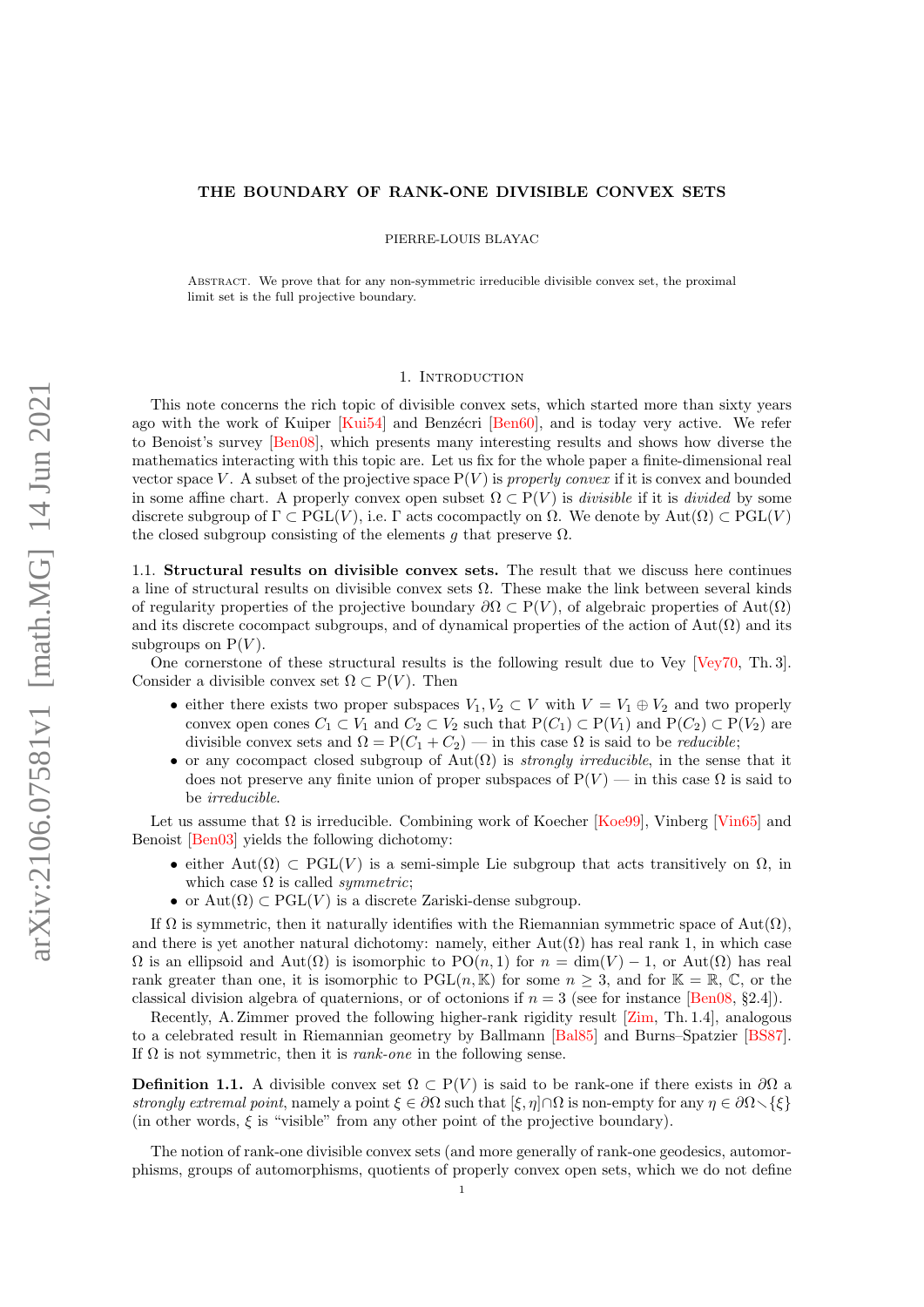here) was developped by M. Islam [\[Isl\]](#page-9-10) and Zimmer [\[Zim\]](#page-9-7), who established other characterisations of this property; see also [\[Blaa,](#page-9-11)[Blab\]](#page-9-12) for more characterisations.

It is elementary to check that reducible divisible convex sets and symmetric irreducible divisible convex sets with higher-rank automorphism groups are not rank-one (see e.g. [\[Blaa,](#page-9-11)  $\S 2.7 \& \ \S 7$ ]). These convex sets are hence called *higher-rank*. On the other hand, ellipsoids are rank-one.

<span id="page-1-1"></span>1.2. The proximal limit set. Let  $\Omega \subset P(V)$  be an irreducible divisible convex set. The present note concerns an important Aut $(\Omega)$ -invariant compact subset of the projective boundary ∂ $\Omega$ , called the proximal limit set and denoted by  $\Lambda_{\Omega}^{\text{prox}}$ . Recall that a projective transformation  $g \in \text{PGL}(V)$ is called *proximal* if it has an attracting fixed point in  $P(V)$ .

**Definition 1.2.** Let  $\Omega \subset P(V)$  be an irreducible divisible convex set. The proximal limit set of  $\Omega$ is the closure of the set of attracting fixed points of proximal elements of  $Aut(\Omega)$ .

By work of Vey [\[Vey70,](#page-9-3) Prop. 3] and Benoist [\[Ben97,](#page-9-13) Lem. 3.6.ii], the proximal limit set is also

- the closure of the set of extremal points of  $\overline{\Omega}$ ;
- the closure of the set of attracting fixed points of proximal elements of  $\Gamma$ , for any cocompact closed subgroup  $\Gamma \subset Aut(\Omega);$
- the smallest (for inclusion) closed Γ-invariant non-empty subset of  $P(V)$  for any cocompact closed subgroup  $\Gamma \subset Aut(\Omega)$ .

If  $\Omega$  is an ellipsoid, i.e. a rank-one symmetric divisible convex set, then  $\Lambda_{\Omega}^{\text{prox}} = \partial \Omega$  and  $\text{Aut}(\Omega)$ acts transitively on it. If  $\Omega$  is a higher-rank symmetric irreducible divisible convex set, then  $\Lambda_{\Gamma}^{\text{prox}}$ is an analytic submanifold of  $P(V)$  of dimension less than dim(V) – 2, and hence is a proper subset of  $\partial\Omega$  (see [\[Blaa,](#page-9-11) §7]), on which Aut( $\Omega$ ) acts transitively.

Our goal is to prove the following result.

<span id="page-1-0"></span>**Theorem 1.3.** Let  $\Omega \subset P(V)$  be a rank-one divisible convex set. Then  $\Lambda_{\Omega}^{\text{prox}} = \partial \Omega$ .

Combined with Zimmer's higher-rank rigidity theorem [\[Zim,](#page-9-7) Th. 1.4], Theorem [1.3](#page-1-0) yields the following answer to a question of Benoist [\[Ben12,](#page-9-14) Prob. 5].

Corollary 1.4. Let  $\Omega \subset P(V)$  be a non-symmetric irreducible divisible convex set. Then  $\Lambda_{\Omega}^{\text{prox}} = \partial \Omega.$ 

Let  $\Omega$  be a rank-one divisible convex set. The conclusion of Theorem [1.3](#page-1-0) holds trivially if  $\Omega$  is symmetric (i.e. is an ellipsoid). Thus we may assume that  $\Omega$  is not symmetric, hence that  $Aut(\Omega)$ is discrete and Zariski-dense in  $PGL(V)$  (and finitely generated).

Benoist [\[Ben04,](#page-9-15) Th. 1.1] proved that  $Aut(\Omega)$  is Gromov-hyperbolic if and only if  $\Omega$  is *strictly* convex (i.e. all points of  $\partial\Omega$  are extremal), if and only if  $\partial\Omega$  is  $\mathcal{C}^1$ . In this case, strict convexity implies that  $\Lambda_{\Omega}^{\text{prox}} = \partial \Omega$ . One may find in [\[Ben04\]](#page-9-15) more precise results on the regularity of  $\partial \Omega$ .

Benoist [\[Ben06\]](#page-9-16) also studied non-strictly convex 3-dimensional rank-one divisible convex sets. He constructed examples, and established a precise description of these which implies that  $\Lambda_{\Omega}^{\text{prox}} = \partial \Omega$ .

Islam–Zimmer [\[IZ\]](#page-9-17) generalised Benoist's description to higher-dimensional rank-one divisible convex sets, under the assumption that  $Aut(\Omega)$  is relatively hyperbolic, and their result implies that  $\Lambda_{\Omega}^{\text{prox}} = \partial \Omega$  in this case. M. Bobb [\[Bob\]](#page-9-18) also generalised Benoist's result under the assumption that each non-trivial face of  $\Omega$  (see Section [2.2\)](#page-2-0) is contained in a properly embedded simplex of dimension dim(V) – 2, namely a closed simplex  $S \subset \overline{\Omega}$  whose relative interior (see Section [2.2\)](#page-2-0) is exactly  $S \cap \Omega$ ; Bobb's result also implies that  $\Lambda_{\Omega}^{\text{prox}} = \partial \Omega$ .

1.3. Organisation of the paper. In Section [2](#page-2-1) we recall basic notions of projective geometry. In particular, we recall the definition of the Hilbert metric on  $\Omega$ , and how it naturally extends to the projective closure  $\Omega$ .

In Section [3](#page-3-0) we establish a weak, convex projective version (Lemma [3.1\)](#page-3-1) of Sullivan's celebrated Shadow lemma. This result can be seen as a consequence of a more standard convex projective version of the Sullivan Shadow lemma proved in [\[Blab,](#page-9-12) Lem. 4.2], where we develop the theory of Patterson–Sullivan densities in convex projective geometry.

In Section [4](#page-4-0) we establish two topological results (Lemmas [4.1](#page-4-1) and [4.3\)](#page-6-0) which concern the arrangement of faces on the boundary of a convex set.

In Section [5](#page-9-19) we use Sections [3](#page-3-0) and [4](#page-4-0) to prove Theorem [1.3.](#page-1-0)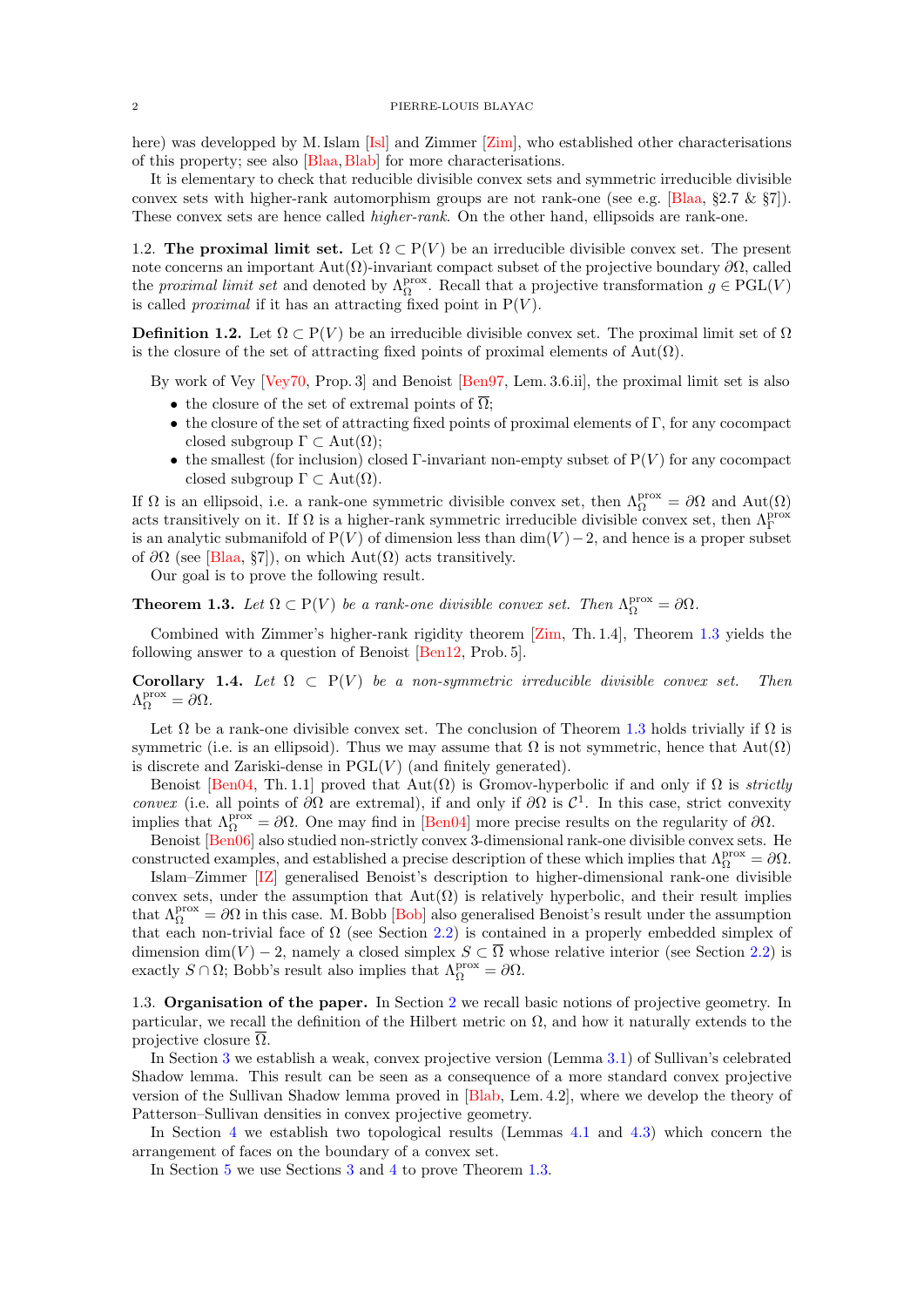Acknowledgements I am grateful to Yves Benoist, Gilles Courtois, Olivier Glorieux and Fanny Kassel for helpful discussions. I thank Cyril Imbert and Jean-Baptiste Hiriart-Urruty for their help and references on convex analysis.

This project received funding from the European Research Council (ERC) under the European Union's Horizon 2020 research and innovation programme (ERC starting grant DiGGeS, grant agreement No 715982).

### <span id="page-2-2"></span>2. Reminders in convex projective geometry

<span id="page-2-1"></span>2.1. The Hilbert metric. In the whole paper we fix a real vector space  $V = \mathbb{R}^{d+1}$ , where  $d \geq 1$ . Let  $\Omega \subset P(V)$  be a properly convex open set. Recall that  $\Omega$  admits an Aut $(\Omega)$ -invariant proper metric called the *Hilbert metric* and defined by the following formula: for  $(a, x, y, b) \in$  $\partial\Omega \times \Omega \times \partial\Omega$  aligned in this order,

(2.1) 
$$
d_{\Omega}(x, y) = \frac{1}{2} \log([a, x, y, b]),
$$

where  $[a, x, y, b]$  is the cross-ratio of the four points, given by

(2.2) 
$$
[a, x, y, b] = \frac{\|b - x\| \cdot \|a - y\|}{\|a - x\| \cdot \|b - y\|},
$$

where  $\|\cdot\|$  is a norm on affine chart of  $P(V)$  containing  $\overline{\Omega}$ .

If  $\Omega$  is an ellipsoid, then  $(\Omega, d_{\Omega})$  is the Klein model of the real hyperbolic space of dimension d; if  $\Omega$  is a d-simplex, then  $(\Omega, d_{\Omega})$  is isometric to  $\mathbb{R}^d$  endowed with a hexagonal norm.

<span id="page-2-0"></span>2.2. Faces of the boundary. Let us recall some basic notions about convexity. For any topological space X and any subspace Y, we denote by  $\text{int}_X(Y)$  (resp.  $\partial_X Y$ ) the interior (resp. boundary) of Y with respect to X; if  $X = P(V)$ , then we just write int  $Y := \text{int}_{P(V)} Y$  (resp.  $\partial Y := \partial_X Y$ ) and call it the interior (resp. boundary) of Y. Let  $K \subset P(V)$  be properly convex, i.e. convex and bounded in some affine chart.

- The relative interior (resp. relative boundary) of K, denoted by  $\text{int}_{rel}(K)$  (resp.  $\partial_{rel}K$ ) is its topological interior (resp. boundary) with respect to the projective subspace it spans.
- For  $x \in \overline{K}$ , the *open face* of x in  $\overline{K}$ , denoted by  $F_K(x)$ , consists of the points  $y \in \overline{K}$  such that  $[x, y]$  is contained in the relative interior of a (possibly trivial) segment contained in  $\overline{K}$ . The closed face of x is  $\overline{F}_K(x) = \overline{F_K(x)}$ .
- A point  $x \in \overline{K}$  is said to be extremal (resp. strongly extremal) if  $F_K(x) = \{x\}$  (resp.  $F_K(x) = \{x\}$  and  $[x, y] \cap \text{int}_{rel} K \neq \emptyset$  for  $y \in \partial_{rel} K \setminus \{x\}$ ; one says that K is strictly convex if all the points in the relative boundary are extremal (and hence strongly extremal).
- Assume that K spans P(V) and let  $\xi \in \partial K$ . A supporting hyperplane of K at  $\xi$  is a hyperplane which contains  $\xi$  but does not intersect int(K). Note that there always exists such a hyperplane.

2.3. Extension of the Hilbert metric to the projective closure. We extend the definition of the Hilbert distance  $d_{\Omega}$  to pairs of points x, y in the closure  $\overline{\Omega}$ . If y is in the open face  $F_{\Omega}(x)$ of x, then we set  $d_{\overline{\Omega}}(x,y) := d_{F_{\Omega}(x)}(x,y)$ , where  $d_{F_{\Omega}(x)}$  is the Hilbert metric on  $F_{\Omega}(x)$ , seen as a properly convex open subset of the projective subspace it spans. If y is not in  $F_{\Omega}(x)$ , then we set  $d_{\overline{\Omega}}(x,y) = \infty.$ 

For any  $x \in \overline{\Omega}$  and  $R > 0$ , we denote by  $\overline{B}_{\overline{\Omega}}(x,R)$  (resp.  $B_{\overline{\Omega}}(x,R)$ ) the set of points  $y \in \overline{\Omega}$  with  $d_{\overline{\Omega}}(x,y) \le R$  (resp.  $d_{\overline{\Omega}}(x,y) < R$ ). The following elementary fact plays an important role in this paper.

<span id="page-2-3"></span>**Fact 2.1.** Let  $\Omega \subset P(V)$  be a properly convex open set. The function  $d_{\overline{\Omega}} : \overline{\Omega} \times \overline{\Omega} \to \mathbb{R} \cup {\infty}$  is lower semi-continuous. As a consequence, for any  $R > 0$ , the map

$$
\overline{B}_{\overline{\Omega}}(\cdot, R) \quad : \quad \overline{\Omega} \quad \longrightarrow \quad \{compact \ subsets \ of \ \overline{\Omega} \} \quad \xi \quad \longmapsto \quad \overline{B}_{\overline{\Omega}}(\xi, R)
$$

is upper semi-continuous in the following sense: all accumulation points of  $\overline{B}_{\overline{\Omega}}(\eta, R)$  when  $\eta \to \xi$ for the Hausdorff topology must be contained in  $B_{\overline{\Omega}}(\xi, R)$ .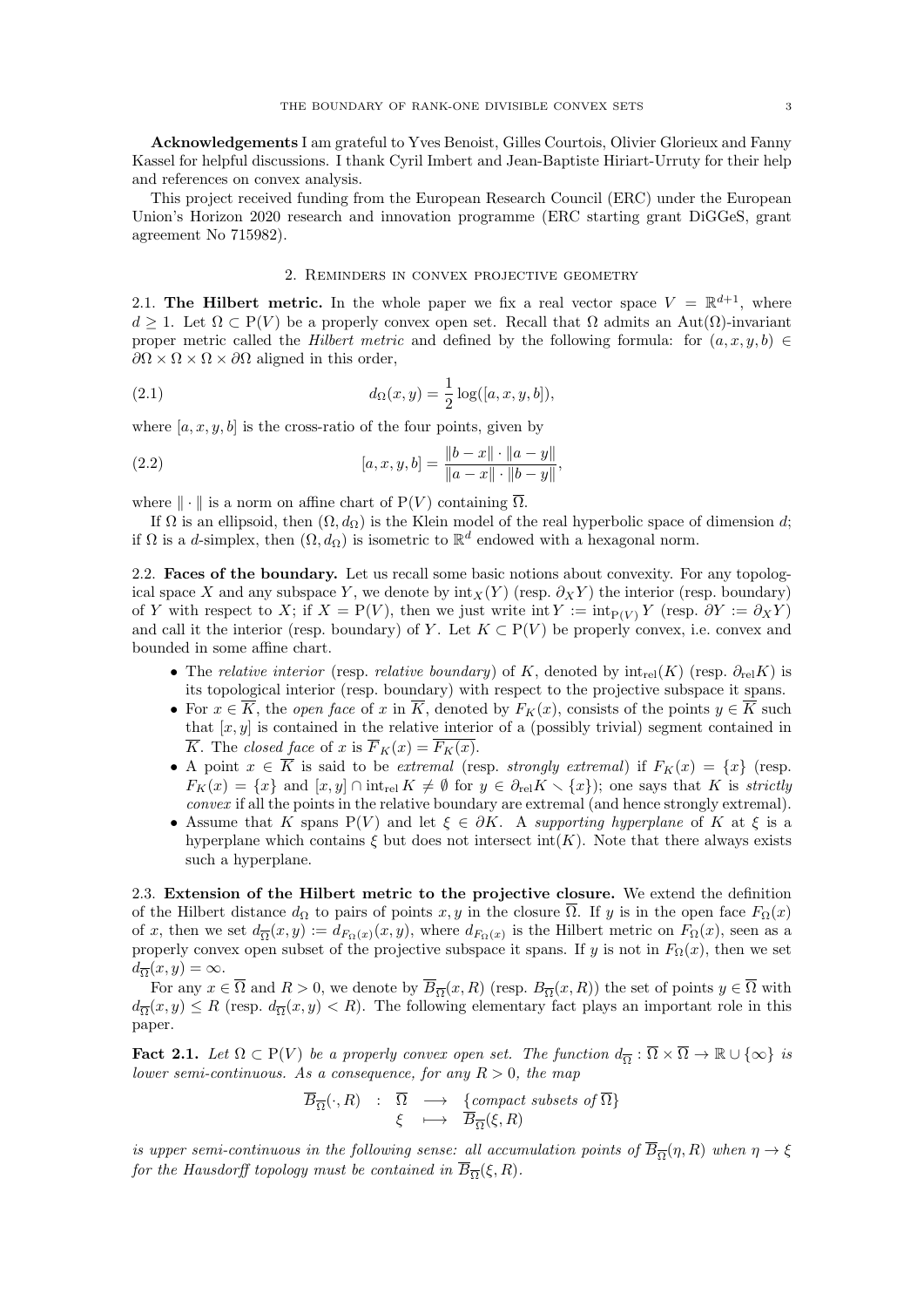### 4 PIERRE-LOUIS BLAYAC

*Proof.* Let  $(x_n, y_n)_n$  converge to  $(x, y)$  in  $\overline{\Omega}^2$  and be such that  $(d_{\overline{\Omega}}(x_n, y_n))_n$  converges; let us show that the limit is at least  $d_{\overline{\Omega}}(x, y)$ . We may assume that  $x \neq y$  and  $x_n \neq y_n$  for all n. For each n, let  $a_n, b_n \in \partial\Omega$  (resp.  $a, b \in \partial\Omega$ ) be such that  $a_n, x_n, y_n, b_n$  (resp.  $a, x, y, b$ ) are aligned in this order and  $[a_n, b_n]$  (resp.  $[a, b]$ ) is maximal for inclusion among segments of  $\overline{\Omega}$ ; by definition  $d_{\overline{\Omega}}(x_n, y_n) = \log[a_n, x_n, y_n, b_n]/2$  and  $d_{\overline{\Omega}}(x, y) = \log[a, x, y, b]/2$ , where we set  $[a, x, y, b] = \infty$  if  $a = x$  or  $b = y$ . Up to extracting, we may assume that  $(a_n, b_n)_n$  converges to some  $(a', b') \in \partial\Omega^2$ . Since [a, b] is maximal in  $\overline{\Omega}$ , it contains [a', b'], and  $a, a', x, y, b', b$  are aligned in this order. The following concludes the proof:

$$
[a_n, x_n, y_n, b_n] \underset{n \to \infty}{\longrightarrow} [a', x, y, b'] \geq [a, x, y, b].
$$

We will also need the following elementary fact.

<span id="page-3-4"></span>Fact 2.2. Let  $\Omega \subset P(V)$  be a properly convex open set and  $\mathbb{A} \subset P(V)$  an affine chart containing  $\overline{\Omega}$  and equipped with some norm, with induced metric  $d_{\mathbb{A}}$ . For all  $a \in \mathbb{A}$  and  $t > 0$ , we denote by  $h_a^t$  the homothety of  $A$  with centre a and ratio t. Consider  $x \in \overline{\Omega}$  and  $0 < r < R$ . Then

<span id="page-3-2"></span>(1) 
$$
\overline{F}_{\Omega}(x) \subset h_x^{\lambda}(\overline{B}_{\overline{\Omega}}(x,r)),
$$
 where

$$
\lambda = \frac{\text{diam}_{\mathbb{A}}(F_{\Omega}(x))(e^{2r} + 1)}{d_{\mathbb{A}}(x, \partial_{\text{rel}} F_{\Omega}(x))(e^{2r} - 1)} > 1;
$$
\n
$$
(2) \ \text{h}_x^{\mu}(\overline{B}_{\overline{\Omega}}(x, r)) \subset \overline{B}_{\overline{\Omega}}(x, R) \text{ where } \mu = (e^{2R} - 1)/(e^{2r} - 1) > 1.
$$

<span id="page-3-3"></span>*Proof.* We see A as a vector space by setting  $x = 0$ . Let  $y \in \partial_{\text{rel}} B_{\overline{\Omega}}(x, r)$ , and consider  $a > 0$  and  $b > 1$  such that  $-ay$  and by lie in  $\partial_{rel}F_{\Omega}(x)$ . To establish [\(1\)](#page-3-2), it is enough to prove that

$$
b \le \frac{\max(a, b)(e^{2r} + 1)}{\min(a, b)(e^{2r} - 1)}.
$$

This is an immediate consequence of  $(2.2)$ , which implies that  $(a+1)b = e^{2r}a(b-1)$ , hence that

$$
b = \frac{ae^{2r} + b}{a(e^{2r} - 1)}.
$$

Consider  $t \in (1, b)$  such that  $ty \in \partial_{rel} B_{\overline{\Omega}}(x, R)$ . By  $(2.2)$ , we have

$$
1 = \frac{ab(e^{2r} - 1)}{ae^{2r} + b}
$$
 and  $t = \frac{ab(e^{2R} - 1)}{ae^{2R} + b}$ .

Thus,

$$
t = \frac{(e^{2R} - 1)(ae^{2r} + b)}{(e^{2r} - 1)(ae^{2R} + b)} > \frac{e^{2R} - 1}{e^{2r} - 1},
$$
  
and this proves (2).

<span id="page-3-0"></span>

### 3. A weak Shadow lemma

Let  $\Omega \subset P(V)$  be a properly convex open set. For  $x \in \overline{\Omega}$ ,  $y \in \Omega$  and  $R > 0$ , we consider the set

$$
\mathcal{O}_R(x,y) = \{ \xi \in \partial \Omega : [x,\xi] \cap B_{\Omega}(y,R) \neq \emptyset \},\
$$

which we interpret as the shadow cast on  $\partial\Omega$  by the balls of radius R around y with a light source at x.

<span id="page-3-1"></span>**Lemma 3.1.** Let  $\Omega \subset P(V)$  be a rank-one divisible convex set. Then there exists  $R > 0$  such that  $\mathcal{O}_R(x,y)$  contains a point of the proximal limit set  $\Lambda_\Omega^{\text{prox}}$  (see Section [1.2\)](#page-1-1) for all  $x, y \in \Omega$ .

*Proof.* Recall from Section [1.2](#page-1-1) that  $\Lambda_{\Omega}^{\text{prox}}$  is the closure of the set of extremal points of  $\partial \Omega$ . By contradiction, suppose that there is a diverging sequence of positive numbers  $(R_n)_n$  and sequences of points  $(x_n)_n, (y_n)_n$  in  $\Omega$  such that for any  $n \geq 0$ , the set  $\mathcal{O}_{R_n}(x_n, y_n)$  does not contain any extremal point of  $\partial\Omega$ . Since  $\Omega$  is divisible, Aut $(\Omega)$  acts cocompactly on  $\Omega$ , and so we may assume that  $(y_n)_n$  remains in a compact subset of  $\Omega$ , and up to extracting, we may further assume that  $(y_n)_n$  converges to a point  $y \in \Omega$ . Up to replacing  $R_n$  by  $R_n - d_{\Omega}(y_n, y)$ , we may actually assume that  $(y_n)_n$  is constant equal to y.

Up to extraction, we assume that  $(x_n)_n$  converges to some  $\xi \in \overline{\Omega}$ . If  $\xi \in \Omega$ , then for n such that  $R_n \geq d_{\Omega}(o,\xi) + 1$  and  $d_{\Omega}(x_n,\xi) < 1$ , we have  $\mathcal{O}_{R_n}(x_n,y) = \partial\Omega$ , which is absurd; hence  $\xi \in \partial\Omega$ .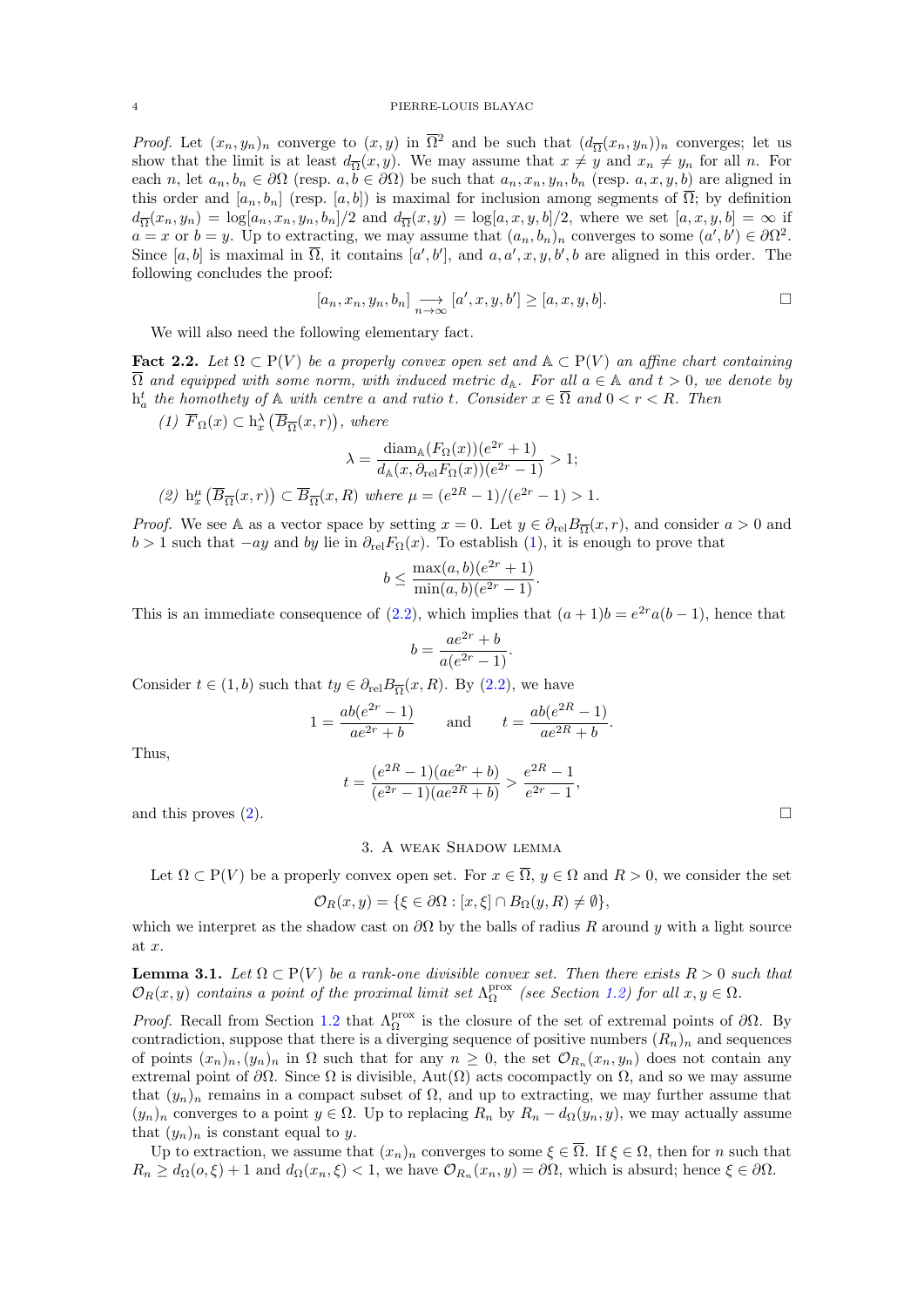

<span id="page-4-2"></span>FIGURE 1. Illustration of the proof of Lemma [3.1.](#page-3-1) The green shadow  $\mathcal{O}_{R_n}(x_n, y)$ fills more and more of  $\partial\Omega \setminus K$  as n tends to infinity

Let  $K \subset \partial\Omega$  be the set of points  $\eta$  such that  $[\xi, \eta] \subset \partial\Omega$ . Then

$$
\partial\Omega \setminus K \subset \bigcup_{n} \bigcap_{k \geq n} \mathcal{O}_{R_k}(x_k, y).
$$

See Figure [1.](#page-4-2) Let  $\eta \in \partial\Omega \setminus K$ , and  $z \in [\xi, \eta] \cap \Omega$ . Since  $(x_n)_n$  converges to  $\xi$ , we can find  $z_n \in [x_n, \eta] \cap B_{\Omega}(z,1)$  for any large enough n. On the other hand,  $R_n \geq d_{\Omega}(y, z) + 2$  for n large. Thus,  $z_n \in B_{\Omega}(y, R_n)$  and hence  $\eta \in \mathcal{O}_{R_n}(x_n, y)$  for any large enough n.

By assumption, this implies that all extremal points are contained in K. Since  $\Omega$  is rank-one (see Definition [1.1\)](#page-0-0) and Aut( $\Omega$ ) is irreducible,  $\partial\Omega$  contains a strongly extremal point which is different from  $\xi$ . Such a point cannot lie in K; this yields a contradiction.

### 4. Two lemmas on general properly convex open sets

<span id="page-4-0"></span>In this section we prove two lemmas on the arrangement of faces on the boundary of a general properly convex open subset of  $P(V)$ , which is not necessarily divisible.

Let us first give a family of examples of non-divisible properly convex open subsets of  $P(\mathbb{R}^4)$ that one may wish to keep in mind while reading the lemmas of this section. Let  $f : \mathbb{R} \to [1,\infty)$ be a  $2\pi$ -periodic upper semi-continuous function. Let  $\Omega_f$  be the interior of the convex hull in  $\mathbb{R}^3$ of

<span id="page-4-3"></span>(4.1) 
$$
\{(\cos(\theta), \sin(\theta), f(\theta)) : \theta \in \mathbb{R}\} \cup \{(\cos(\theta), \sin(\theta), -f(\theta)) : \theta \in \mathbb{R}\}.
$$

Since f is upper semi-continuous and  $2\pi$ -periodic, it is bounded, and so is  $\Omega_f$ . Let us identify  $\mathbb{R}^3$  with an affine chart of P( $\mathbb{R}^4$ ), so that  $\Omega_f$  is a properly convex open subset of P( $\mathbb{R}^4$ ). One can check that [\(4.1\)](#page-4-3) is exactly the set of extremal points of  $\Omega_f$ , and that for any  $\theta \in \mathbb{R}$ , the set  $\{(\cos(\theta), \sin(\theta), z) : z \in (-f(\theta), f(\theta))\}$  is an open face of of  $\Omega_f$ .

4.1. Existence of a point on the boundary with a sufficiently small Hilbert ball. Let  $\Omega \subset P(V)$  be a properly convex open set. We saw in Fact [2.1](#page-2-3) that, for any  $R > 0$ , the map  $\overline{B}_{\overline{\Omega}}(\cdot, R)$ is upper semi-continuous on  $\overline{\Omega}$ . However, it is not continuous in general. For instance, in Figure [2](#page-5-0) on the left, each orange point  $x \in \partial \Omega_f$  is extremal, hence  $\overline{B}_{\overline{\Omega}_f}(x,R) = \{x\}$  for any  $R > 0$ , and orange points accumulate to a green point y which has a non-trivial face, hence  $\overline{B}_{\overline{\Omega}_f}(y,R) \neq \{y\}$ , and so  $B_{\overline{\Omega}_f}(\cdot, R)$  is discontinuous at y.

The goal of the next lemma is to show that in any open subset of  $\partial\Omega$ , one can find a point at which  $\overline{B}_{\overline{\Omega}}(\cdot, R)$  is "almost continuous".

<span id="page-4-1"></span>**Lemma 4.1.** Let  $\Omega \subset P(V)$  be a properly convex open set,  $0 < r < R$  and  $U \subset \partial \Omega$  a non-empty open subset. Then one can find a point  $x \in U$  such that  $\overline{B}_{\overline{\Omega}}(x,r)$  is contained in any accumulation point of  $B_{\overline{\Omega}}(y,R)$  (for the Haudorff topology) when y tends to x.

Note that if  $x \in \partial\Omega$  is an extremal point, then  $\overline{B}_{\overline{\Omega}}(x,r) = \{x\}$ , and so  $\overline{B}_{\overline{\Omega}}(\cdot, R)$  is continuous at  $x$ . Thus, the lemma is immediate when  $U$  contains an extremal point.

Suppose  $\Omega = \Omega_f$  for some  $2\pi$ -periodic upper semi-continuous function  $f : \mathbb{R} \to [1, \infty)$ , consider the open subset  $U = \{(\cos(\theta), \sin(\theta), z) : z \in (-1, 1), \theta \in \mathbb{R}\}\subset \partial\Omega$ , and consider  $\theta \in (0, 2\pi)$ ,  $z \in (-1,1)$  and  $x = (\cos(\theta), \sin(\theta), z)$ . Fix  $R > 0$ . Then  $\overline{B}_{\overline{\Omega}}(\cdot, R)$  is continuous at x if and only if f is continuous at  $\theta$ . In particular, if f is discontinuous everywhere, then  $B_{\overline{\Omega}_f}(\cdot, R)$  is discontinuous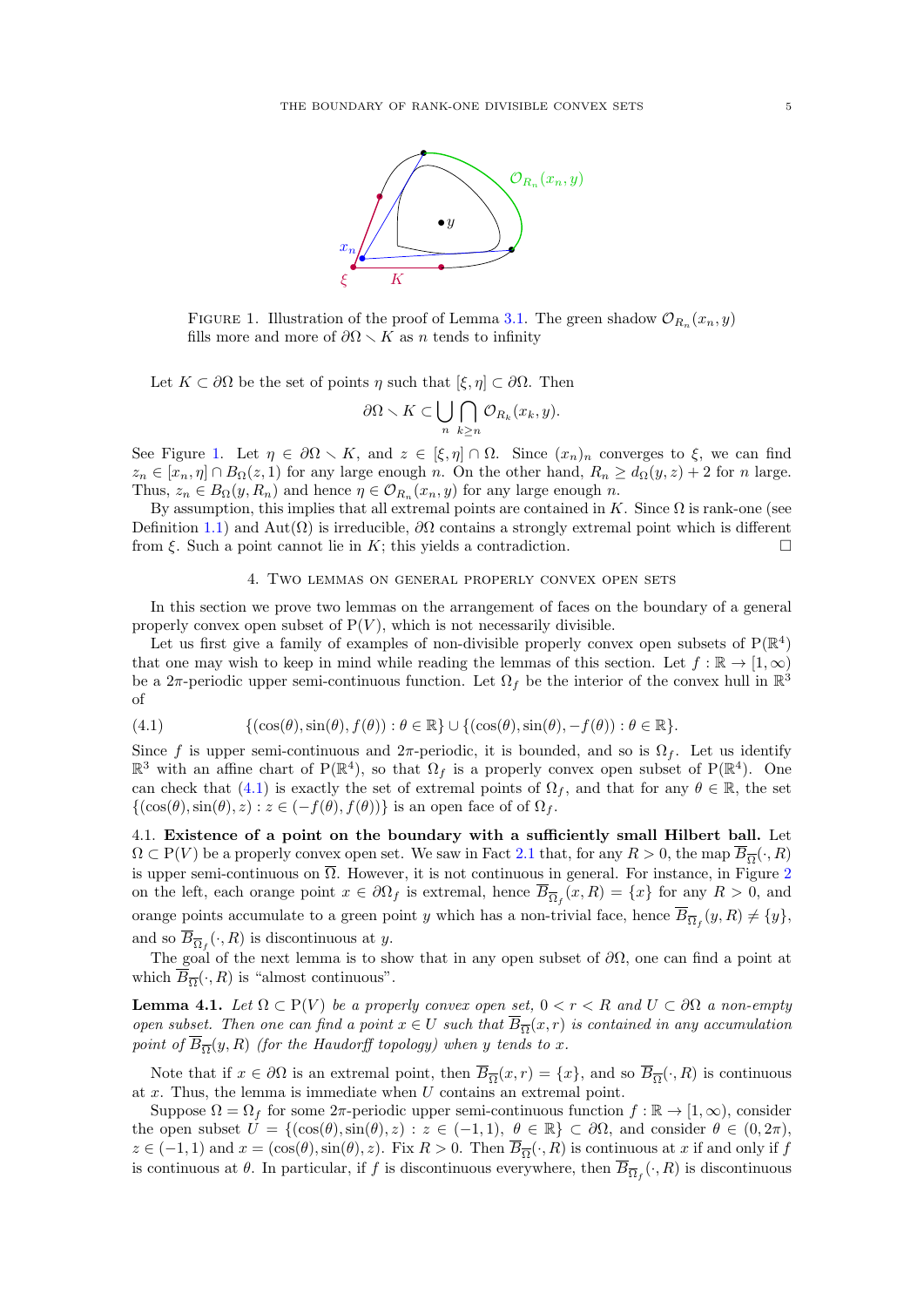<span id="page-5-0"></span>

FIGURE 2. On the left: the whole set  $\Omega_f \subset P(\mathbb{R}^4)$  $\Omega_f \subset P(\mathbb{R}^4)$  $\Omega_f \subset P(\mathbb{R}^4)$  as in Section 4 for a  $2\pi$ -periodic function f which is constant on  $\mathbb{R}\setminus 2\pi\mathbb{Z}$  and discontinuous on  $2\pi\mathbb{Z}$ . On the right: a zoom on  $\Omega_f$  at point x, with blue vertical segments representing several  $d_{\overline{\Omega}_f}$ -balls.

everywhere on U. Proving Lemma [4.1](#page-4-1) in the case  $\Omega = \Omega_f$  roughly amounts to proving that for any  $\epsilon > 0$ , we can find  $\theta_{\epsilon} \in \mathbb{R}$  at which f is " $\epsilon$ -almost continuous", i.e. such that

$$
f(\theta_{\epsilon}) - \epsilon \leq \liminf_{\theta \to \theta_{\epsilon}} f(\theta) \leq \limsup_{\theta \to \theta_{\epsilon}} f(\theta) \leq f(\theta_{\epsilon}).
$$

*Proof.* Fix an affine chart A that contains  $\overline{\Omega}$ , and a norm on A whose associated metric is denoted by  $d_{\mathbb{A}}$ , with associated balls denoted by  $B_{\mathbb{A}}(x,t)$  for  $x \in \mathbb{A}$  and  $t > 0$ . For the rest of this proof, we set  $B_t(x) = B_{\overline{\Omega}}(x, t)$  for  $x \in \Omega$  and  $t > 0$ , and denote by  $\mathcal{B}_t(x)$  the set of accumulation points (for the Hausdorff topology) of  $B_t(y)$  when y tends to x.

**First step:** We reduce  $U$  to control the dimension of faces.

Let k be the largest integer such that  $\{x \in U : \dim F_{\Omega}(x) \geq k\}$  has non-empty interior in U. Let  $x_0 \in U$  and  $\epsilon > 0$  be such that  $\overline{B}_{\mathbb{A}}(x_0, 2\epsilon) \cap \partial\Omega$  is contained in this interior, and dim  $F_{\Omega}(x_0) = k$ . Note that  $D := \{x : \dim F_{\Omega}(x) = k\} \cap \overline{B}_{\mathbb{A}}(x_0, \epsilon) \cap \partial \Omega$  is dense in  $U' := \overline{B}_{\mathbb{A}}(x_0, \epsilon) \cap \partial \Omega$ . Up to taking  $\epsilon$  even smaller, we can assume that  $\text{diam}_{\mathbb{A}}\,\overline{\Omega} \leq \epsilon^{-1}$ .

**Second step:** We bound from below the size of faces of dimension  $k$ .

Consider for this step  $x \in D$ . We denote by  $\mathbb{A}_x$  the affine subspace of A spanned by  $F_{\Omega}(x)$ , which has dimension k. Any point in  $\partial_{rel}F_{\Omega}(x)$  has a face of dimension strictly less that k, hence is not in  $\overline{B}_{\mathbb{A}}(x_0, 2\epsilon)$  by definition of  $x_0$  and  $\epsilon$ . By triangular inequality, this implies that

$$
B_{\mathbb{A}}(x,\epsilon) \cap \mathbb{A}_x \subset F_{\Omega}(x) \subset \mathbb{A}_x.
$$

Set  $\lambda := \epsilon^{-2} (e^{2R} + 1) / (e^{2R} - 1) > 1$ . For all  $a \in \mathbb{A}$  and  $t > 0$ , we denote by  $h_a^t$  the homothety of  $A$  with centre  $a$  and ratio  $t$ . By Fact [2.2](#page-3-4)[.1,](#page-3-2)

<span id="page-5-1"></span>
$$
\overline{F}_{\Omega}(x) \subset h_x^{\lambda} (B_R(x)).
$$

As a consequence, we have

(4.2) 
$$
B_{\mathbb{A}}(x,\epsilon/\lambda) \cap \mathbb{A}_x \subset B_R(x) \subset \mathbb{A}_x.
$$

By upper semi-continuity of  $B_R$  (Fact [2.1\)](#page-2-3) and the above [\(4.2\)](#page-5-1), any accumulation point of  $B_{\mathbb{A}}(y, \epsilon/\lambda) \cap \mathbb{A}_y$  (for the Hausdorff topology) when  $y \in D$  tends to x is contained in  $B_R(x) \subset \mathbb{A}_x$ . One may easily deduce that the map  $y \in D \mapsto \overline{B}_{\mathbb{A}}(y, \epsilon/\lambda) \cap \mathbb{A}_y$  is continuous for the Hausdorff topology.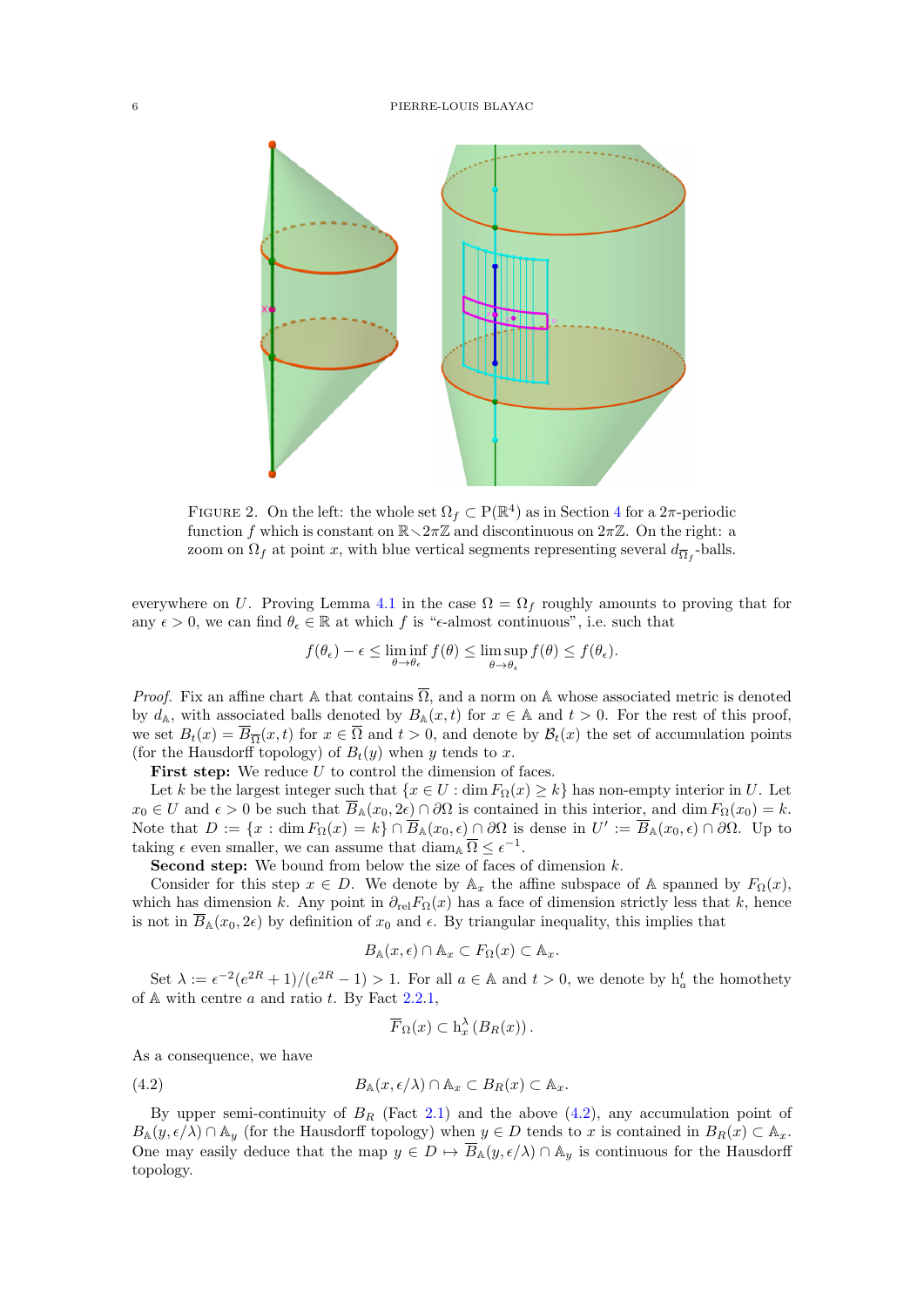By upper semi-continuity of  $B_R$  and density of D, any element  $K \in \mathcal{B}_R(x)$  contains the limit of some sequence  $(B_R(x_n))_n$  where  $(x_n)_n \subset D$  converges to x. By [\(4.2\)](#page-5-1), this implies that

(4.3) 
$$
B_{\mathbb{A}}(x,\epsilon/\lambda) \cap \mathbb{A}_x \subset K \subset B_R(x) \subset \mathbb{A}_x,
$$

hence  $K$  has dimension  $k$ .

<span id="page-6-1"></span>**Third step:** We find a minimal element in  $\mathcal{B}_R(x_0)$ .

Let us show that  $\mathcal{B}_R(x_0)$  contains an element which is minimal for inclusion; by the Zorn lemma, it is enough to show that for every totally ordered subset  $A \subset \mathcal{B}_R(x_0)$ , the intersection K of all elements of A belongs to  $\mathcal{B}_R(x_0)$ .

The Hausdorff topology on the set of compact subsets of  $P(V)$  is metrisable, and K is in the closure of A, so we can find a sequence  $(K_n)_n$  in A that converges to K. If  $K_n = K$  for some n, then  $K \in \mathcal{B}_R(x_0)$ ; let us assume the contrary. For any n, we can find  $m > n$  such that  $K_m \subset K_n$ since, otherwise,  $K \subsetneq K_n \subset K_m$  for any  $m > n$  so  $(K_m)_m$  would not converge to K. Thus, up to extraction, we may assume that  $(K_n)_n$  is non-increasing.

For each n, let  $(x_{n,k})_k$  be a sequence converging to  $x_0$  such that  $(B_R(x_{n,k}))_k$  converges to  $K_n$ . Then  $(B_R(x_{n,n}))_n$  converges to K, which thus belongs to  $\mathcal{B}_R(x_0)$ .

Let  $K \in \mathcal{B}_R(x_0)$  be a minimal element for inclusion, and let  $(x_n)_n$  be a sequence in U' converging to  $x_0$  such that  $(B_R(x_n))_n$  converges to K. By density of D in U', upper semi-continuity of  $B_R$ and minimality of K, we may assume that  $(x_n)_n$  is in D.

**Fourth step:** We prove that  $B_r(x_n)$  is contained in any element of  $B_R(x_n)$  for n large enough. Assume by contradiction that for each n there exists  $K_n \in \mathcal{B}_R(x_n)$  that does not contain  $B_r(x_n)$ ; since, by the previous step,  $K_n$  and  $B_r(x_n)$  are convex subsets of  $\mathbb{A}_{x_n}$  that contain  $x_n$  in their interior relative to  $\mathbb{A}_{x_n}$ , we may find  $y_n \in \partial_{\text{rel}} K_n \cap B_r(x_n)$ .

Up to extraction, we can assume that  $(K_n)_n$  converges to some K' and  $(y_n)_n$  converges to some y. One can check that  $K' \in \mathcal{B}_R(x)$ . By [\(4.3\)](#page-6-1), the compact convex sets K' and  $\{K_n\}_n$  have dimension k. According to the following classical and elementary fact, y belongs to  $\partial_{rel}K'$ .

**Fact 4.2.** If  $(A_n)_n$  is a sequence of k-dimensional compact convex subsets of  $\mathbb A$  that converges to a k-dimensional compact convex set A for the Hausdorff topology, then  $(\partial_{rel} A_n)_n$  converges to  $\partial_{rel} A$ .

That  $K_n \subset B_R(x_n)$  for each n implies that  $K' \subset K$ , which in turn implies, by minimality of K, and because  $K' \in \mathcal{B}_R(x)$ , that  $K' = K$ .

Let  $\mu = (e^{2R} - 1)/(e^{2r} - 1) > 1$ . By Fact [2.2.](#page-3-4)[2,](#page-3-3) since  $y_n \in B_r(x_n)$  for each n, we have  $h_{x_n}^{\mu} y_n \in B_R(x_n)$ . As a consequence,  $h_{x_0}^{\mu} y \in K$ , which contradicts the fact that  $y \in \partial_{rel} K$ ,  $x_0 \in \text{int}_{rel} K$  and  $\mu > 1$ .

4.2. The Grain of sand lemma. Consider a properly convex open set  $\Omega \subset P(V)$ , positive numbers  $r < R$ , a point  $x \in \partial\Omega$  at which  $\overline{B}_{\overline{\Omega}}(\cdot, R)$  is "almost continuous" in the sense of Lemma [4.1,](#page-4-1) and a compact neighbourhood U of x in  $\partial\Omega$ .

The Grain of sand lemma (Lemma [4.3\)](#page-6-0) says that the collection of balls  $B_{\overline{\Omega}}(y, R)$  centred at points  $y \in U$  "foliates" a neighbourhood of  $B_{\overline{\Omega}}(x,r)$ , i.e. that no "grain of sand" is inserted between the convex "leaves" of this "foliation".

To illustrate this idea, we use again Figure [2,](#page-5-0) which represents the set  $\Omega = \Omega_f$  (defined at the beginning of Section [4\)](#page-4-0) for a  $2\pi$ -periodic function f which is constant on  $\mathbb{R}\setminus 2\pi\mathbb{Z}$  and discontinuous on 2πZ. On the right of the figure,  $U \subset \partial \Omega_f$  is the compact neighbourhood of the pink point x which is delimited by the pink rectangle on the cylinder. The vertical light blue segments are  $d_{\overline{\Omega}_f}$ . balls of radius R centred at points of U, while the dark blue segment is a ball of radius  $r \in (0, R)$ centred at x. The union  $B_{\overline{\Omega}_f}(U,R)$  of the balls  $(B_{\overline{\Omega}_f}(y,R))_{y\in U}$  is the region delimited by the light blue rectangle, to which one must add the tall central light blue vertical segment. The set  $B_{\overline{\Omega}_f}(U,R)$  is not open in  $\partial\Omega$ . Its relative interior int $_{\partial\Omega}(B_{\overline{\Omega}_f}(U,R))$  is the region delimited by the light blue rectangle, and it is foliated by light blue balls for  $d_{\overline{\Omega}_f}$ . This relative interior contains the ball  $B_{\overline{\Omega}_f}(x,r)$ .

<span id="page-6-0"></span>**Lemma 4.3.** Let  $\Omega \subset \mathcal{P}(V)$  be a properly convex open set,  $0 < r < R$  and  $x \in \partial\Omega$  such that  $\overline{B}_{\overline{\Omega}}(x,r)$  is contained in any accumulation point of  $\overline{B}_{\overline{\Omega}}(y,R)$  (for the Hausdorff topology) when y tends to x. Then for any compact neighbourhood  $U \subset \partial\Omega$  of x,

$$
B_{\overline{\Omega}}(x,r) \subset \mathrm{int}_{\partial\Omega}(B_{\overline{\Omega}}(U,R)),
$$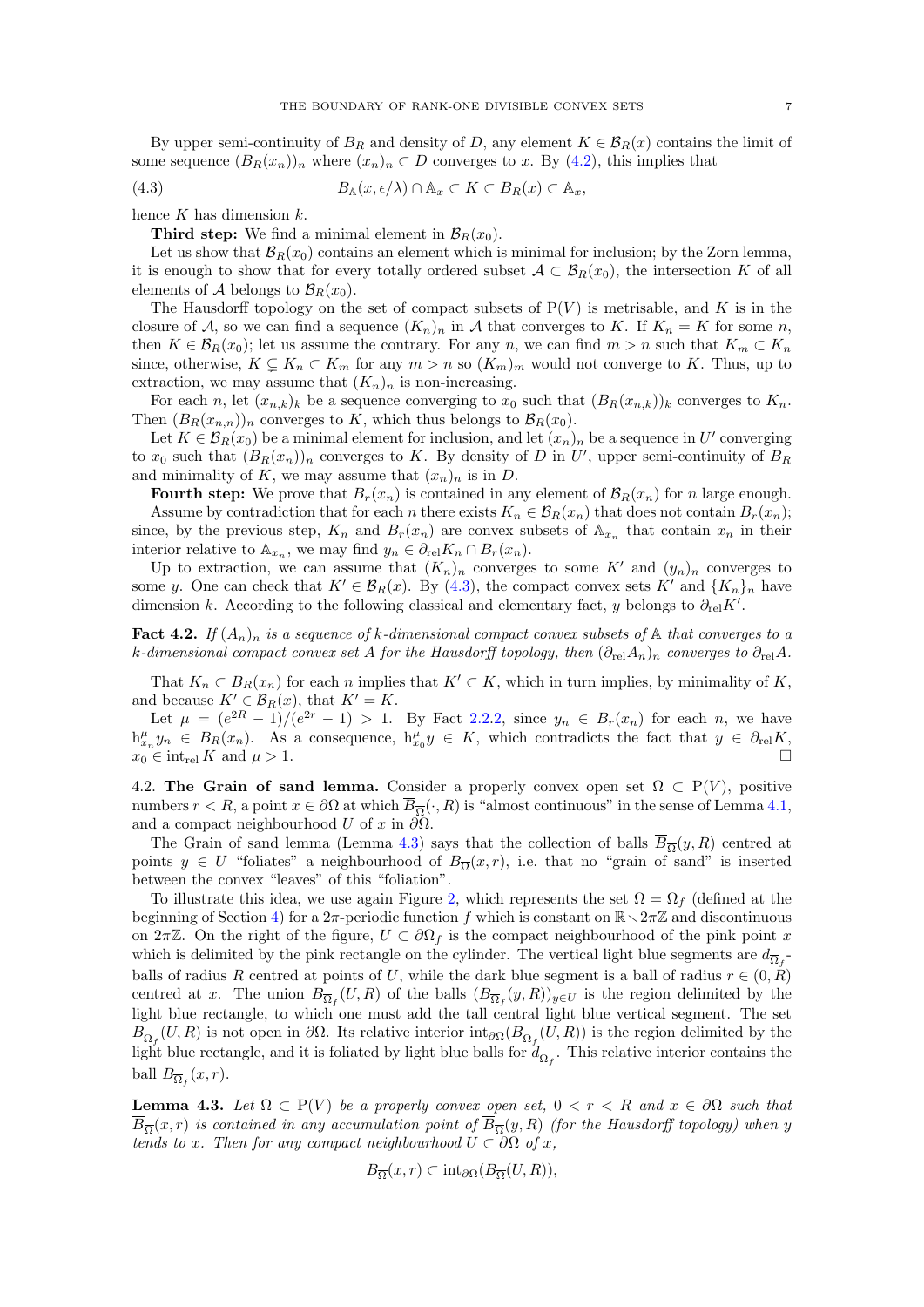where  $B_{\overline{\Omega}}(U,R) := \bigcup_{y \in U} B_{\overline{\Omega}}(y,R)$  is the uniform R-neighbourhood of U for the metric  $d_{\overline{\Omega}}$ .

As in the previous section, the lemma holds trivially if  $x$  is extremal, since

$$
B_{\overline{\Omega}}(x,r) = \{x\} \subset \mathrm{int}_{\partial\Omega} U \subset \mathrm{int}_{\partial\Omega} (B_{\overline{\Omega}}(U,R)).
$$

If  $x$  is not extremal, then the situation is more delicate. In fact, the problem is related to the Invariance of Domain theorem. For instance, Lemma [4.3](#page-6-0) is a consequence of this classical theorem under the assumption that there exists a neighbourhood U' of x such that  $\dim(F_{\Omega}(y)) =$  $\dim(F_{\Omega}(x))$  for any  $y \in U'$  (more details on how to apply the Invariance of Domain in this particular case are given in the following proof). This assumption is satisfied when  $\Omega = \Omega_f$  for some  $2\pi$ periodic upper semi-continuous function  $f : \mathbb{R} \to [1,\infty)$ , and  $x = (\cos(\theta), \sin(\theta), z)$  for some  $\theta \in \mathbb{R}$ and  $z \in (-1, 1)$ .

In the general case, the strategy of proof of Lemma [4.3](#page-6-0) is similar to one of those of the Invariance of Domain theorem.

*Proof.* We first embed U into a hyperplane of  $P(V)$ .

Let A be an affine chart of P(V) containing  $\overline{\Omega}$ . Let P(V') be a supporting hyperplane of  $\Omega$ at p, let  $p \in \Omega$ , let  $\psi$  be the projection from  $P(V) \setminus \{p\}$  to  $P(V')$ . The map  $\psi_{|\partial\Omega}$  is a local homeomorphism onto P(V'), it is injective on  $\overline{F}_{\Omega}(x)$ , and  $\psi(\overline{F}_{\Omega}(x)) \subset \mathbb{A}' := \mathbb{A} \cap P(V')$ . As a consequence, there exists a compact neighbourhood W of  $\overline{F}_{\Omega}(x)$  in  $\partial\Omega$  such that  $\psi_{|W}$  is an open embedding whose image lies in  $\mathbb{A}'$ . Moreover, there exists a compact neighbourhood  $U_0$  of x such that  $\overline{B}_{\overline{\Omega}}(y, R) \subset W$  for any  $y \in U_0$ . We may assume that  $U \subset U_0$ .

For any  $y \in \psi(U)$  and  $0 < t \leq R$ , we let  $B_t(y) = \psi(\overline{B}_{\overline{\Omega}}(\psi^{-1}(y), t)), U' = \psi(U)$  and  $x' = \psi(x)$ . We want to prove that

$$
\bigcup_{0
$$

Fix any  $t \in (0, r)$  and any affine subspace  $\mathbb{A}_1 \subset \mathbb{A}'$  containing x' and transverse to the span of  $B_R(x)$ . For  $s > 0$  we denote  $B_{\mathbb{A}_1}(x, s) := \{z \in \mathbb{A}_1 : d_{\mathbb{A}'}(x, z) < s\}$ . For any two points  $p, q \in \mathbb{A}'$ , the difference  $p - q$  is a vector of the linear space associated to the affine space A', and for any subset  $E \subset A'$  we denote  $E + p - q := \{e + p - q : e \in E\}$ . To conclude the proof it is enough to find  $\epsilon > 0$  such that for any  $z \in B_t(x)$ ,

$$
B_{\mathbb{A}_1}(x',\epsilon)+z-x'\subset \bigcup_{y\in U'\cap \mathbb{A}_1}B_R(y).
$$

By assumption that any accumulation point of  $B_R(y)$  (for the Hausdorff topology) as y tends to x' contains  $B_r(x')$ , and because  $t < r$ , we can find  $\alpha > 0$  small enough so that  $B_R(y)$  intersects  $\mathbb{A}_1 + z - x$  for all  $y \in \overline{B}_{\mathbb{A}_1}(x', \alpha)$  and  $z \in B_t(x')$ . Since  $B_R$  is upper semi-continuous, the map  $(y, z) \in \overline{B}_{\mathbb{A}_1}(x', \alpha) \times B_t(x') \mapsto B_R(y) \cap (\mathbb{A}_1 + z - x)$  is also upper semi-continuous.

Let us explain how the rest of the proof works in a particular case, before we proceed to the general case. Let us assume that for any  $y \in B_{A_1}(x', \alpha)$ , the dimension of  $B_R(y)$  is the same as that of  $B_R(x')$ . Fix  $z \in B_t(x')$ . Up to taking  $\alpha$  even smaller, we may further assume that, for any  $y \in B_{\mathbb{A}_1}(x', \alpha)$ , the intersection  $B_R(y) \cap (\mathbb{A}_1 + z - x)$  is reduced to a singleton that we denote by  $\{f(y)\}\$ . One can check that  $y \mapsto B_R(y) \cap (A_1 + z - x')$  being upper semi-continuous implies that the map f is continuous. Moreover, f is injective since two open faces of  $\Omega$  intersect if and only if they coincide. We can conclude the proof of Lemma [4.3](#page-6-0) by using the Invariance of Domain theorem, which says that  $f(B_{\mathbb{A}_1}(x', \alpha))$  is a neighbourhood of  $z = f(x')$  in  $\mathbb{A}_1 + z - x'$ .

We go back to the general case. For any open subset  $\mathcal O$  of an affine space, we denote by  $CvxCpt(\mathcal{O})$  the topological space consisting of non-empty convex compact subsets of  $\mathcal{O}$ , endowed with the weakest topology making upper semi-continuous maps continuous. We consider the following continuous map:

$$
f : \overline{B}_{\mathbb{A}_1}(x', \alpha) \times B_t(x') \longrightarrow \text{CvxCpt}(\mathbb{A}_1)
$$
  

$$
(y, z) \mapsto (B_R(y) - z + x) \cap \mathbb{A}_1.
$$

Note that by definition of  $B_R$ , for all  $z \in B_t(x)$  and  $y \in \overline{B}_{\mathbb{A}_1}(x', \alpha) \setminus \{x\}$ , we have  $f(x, z) = \{x\}$ while  $x \notin f(y, z)$ . Therefore we can consider  $0 < \epsilon < \alpha$  such that  $\epsilon < d_{A_1}(x, f(y, z))$  for all  $z \in B(x)$  and  $y \in \partial_{\text{rel}} B_{\mathbb{A}_1}(x, \alpha)$ .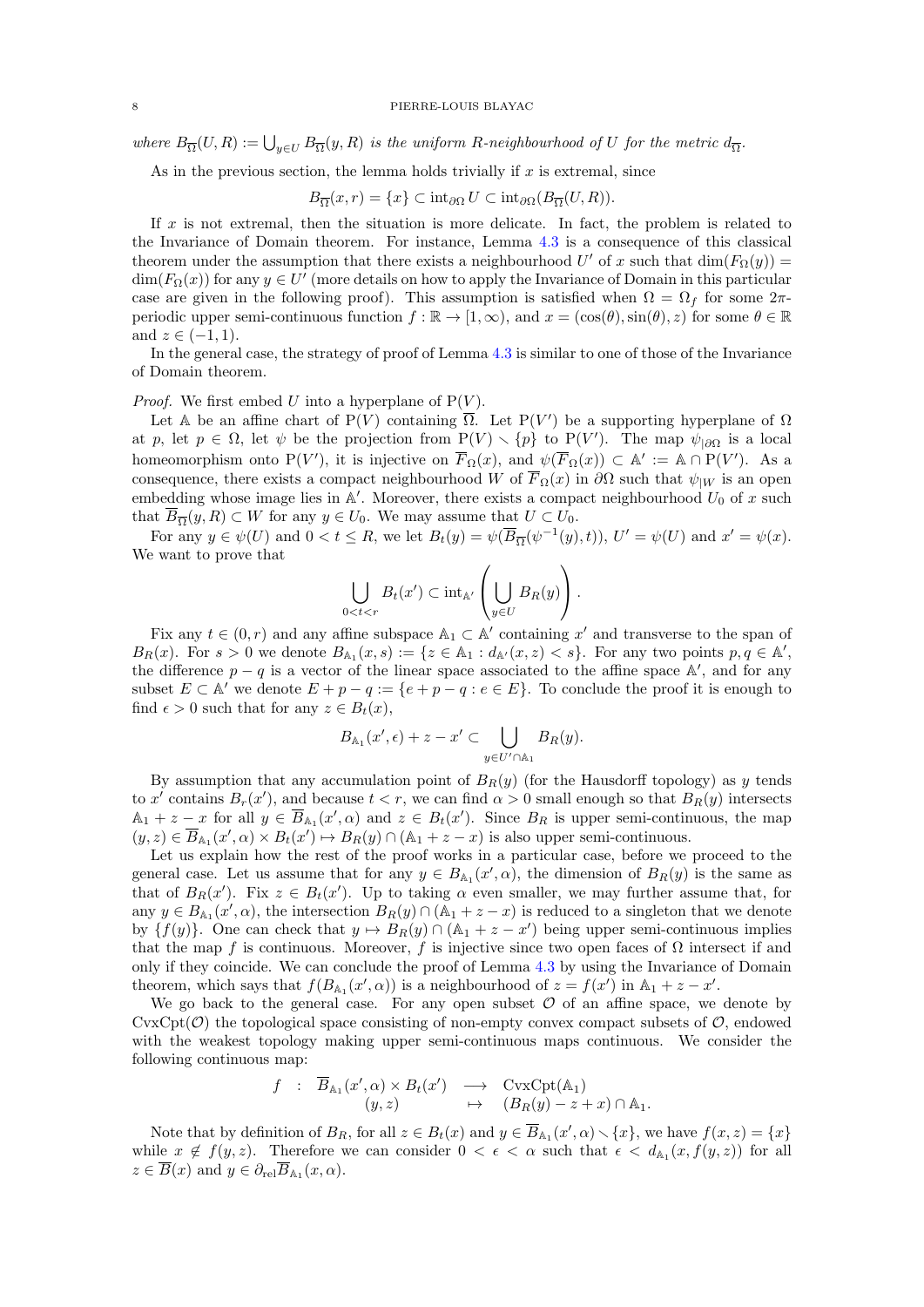To conclude the proof of Lemma [4.3,](#page-6-0) it is enough to prove that for any  $z \in B_t(x)$ ,

$$
\overline{B}_{\mathbb{A}_1}(x',\epsilon) \subset \bigcup_{y \in \overline{B}_{\mathbb{A}_1}(x',\alpha)} f(y,z).
$$

It will be a consequence of the following result, whose proof we postpone until the next section.

<span id="page-8-0"></span>**Lemma 4.4.** Let  $O$  be an open subset of an affine space. Then the map

$$
\begin{array}{ccc}\n\mathcal{O} & \longrightarrow & \text{CvxCpt}(\mathcal{O})\\
x & \mapsto & \{x\}\n\end{array}
$$

is an embedding and a weak homotopy equivalence.

Let us fix  $z \in B_t(x')$  and  $p \in \overline{B}_{\mathbb{A}_1}(x', \epsilon) \setminus \{x'\}$ , and assume by contradiction that p is not in  $\bigcup_{y\in \overline{B}_{\mathbb{A}_1}(x',\alpha)} f(y,z)$ . Then the continuous map

$$
\begin{array}{ccc}\n\partial_{\text{rel}}B_{\mathbb{A}_1}(x,\epsilon') & \longrightarrow & \text{CvxCpt}(\mathbb{A}_1 \smallsetminus \{p\})\\
y & \mapsto & f(y,z)\n\end{array}
$$

is homotopically trivial; it is also homotopic to  $y \mapsto f(y, x')$ , which is in turn homotopic to  $y \mapsto \{y\}$ . By Lemma [4.4,](#page-8-0) this means that the inclusion  $\partial_{rel} B_{A_1}(x', \alpha) \hookrightarrow A_1 \setminus \{p\}$  is homotopically trivial. This is a contradiction because  $p \in B_{\mathbb{A}_1}(x, \alpha)$ .  $(x, \alpha)$ .

4.3. Proof of Lemma [4.4.](#page-8-0) We use the following fact, which is probably well known to experts. We recall its proof for the reader's convenience.

<span id="page-8-1"></span>Fact 4.5. Let  $p \in Y \subset X$  be a topological space, a subspace and a point. Assume that for any integer  $n \geq 0$ , for any continuous map  $f : [0,1]^n \to X$ , there exists a continuous map  $H : [0, 1]^{n+1} \rightarrow X$  such that :

- $H(x, 0) = f(x)$  for any  $x \in [0, 1]^n$ ;
- $H([0,1]^n \times \{1\}) \subset Y$ ;
- for any face  $F \subset [0,1]^n$  (i.e. of the form  $F = F_1 \times \cdots \times F_n$  with  $F_i \in \{[0,1], \{0\}, \{1\}\}\$ for each  $1 \leq i \leq n$ , if  $f(F) \subset Y$  (resp.  $\{p\}$ ) then  $H(F \times [0, 1]) \subset Y$  (resp.  $\{p\}$ ).

Then the inclusion map  $\iota: Y \hookrightarrow X$  is a weak homotopy equivalence.

*Proof.* Let n be a natural number. Let us prove that  $\iota_* : \pi_n(Y, p) \to \pi_n(X, p)$  is surjective. We consider a continuous map  $f : [0,1]^n \to X$  which sends  $\partial_{\mathbb{R}^n} [0,1]^n$  to p, we want to prove that it is homotopic, relatively to p, to a continuous map  $[0, 1]^n \to Y$  sending  $\partial_{\mathbb{R}^n} [0, 1]^n$  to p. The homotopy is exactly given by the map  $H : [0,1]^{n+1} \to X$  provided by our assumption.

Let us prove that  $\iota_* : \pi_n(Y, p) \to \pi_n(X, p)$  is injective. We consider continuous map  $f : [0, 1]^n \to$ Y and a homotopy  $h: [0,1]^{n+1} \to X$  (sending  $\partial_{\mathbb{R}^n}([0,1]^n) \times [0,1]$  to p) from  $f = h_{|[0,1]^n \times \{0\}}$  to  $h_{|[0,1]^n\times\{1\}}$  constant equal to p. By assumption we can find a continuous map  $H:[0,1]^{n+2}\to X$ such that:

- $H(x, 0) = h(x)$  for any  $x \in [0, 1]^{n+1}$ .
- $H([0,1]^{n+1} \times \{1\}) \subset Y$ .
- For any face  $F \subset [0, 1]^{n+1}$  (i.e. of the form  $F = F_1 \times \cdots \times F_{n+1}$  with  $F_i \in \{[0, 1], \{0\}, \{1\}\}),$ if  $h(F) \subset Y$  (resp.  $\{p\}$ ) then  $H(F \times [0, 1]) \subset Y$  (resp.  $\{p\}$ ).

Since  $h([0,1]^n \times \{0\}) \subset Y$ , this means that  $H([0,1]^n \times \{0\} \times [0,1]) \subset Y$ . Then f is homotopic in Y to  $H_{|[0,1]^n\times{0}\times{1}}$ , which is homotopic in Y to  $H_{|[0,1]^n\times{1}\times{1}\times{1}\times{1}}$ , which is constant equal to p because  $h([0,1]^n \times \{1\}) = p.$ 

*Proof of Lemma [4.4.](#page-8-0)* Let an integer  $n \ge 1$  and a continuous map  $f : [0,1]^n \to \text{CvxCpt}(\mathcal{O})$ . By continuity there is an integer  $N \geq 1$  such that for each  $x \in \{0, \frac{1}{N}, \frac{2}{N}, \dots, 1\}^n$  there is a convex compact set  $K_x \subset \mathcal{O}$  such that for any  $y \in [0,1]^n$ , if  $|x_i - y_i| \leq \frac{1}{N}$  for  $1 \leq i \leq n$ , then  $f(y) \subset K_x$ . Fix for each  $x \in \{0, \frac{1}{N}, \frac{2}{N}, \ldots, 1\}^n$  a point  $p_x \in K_x$ . We define for each  $x \in \{0, \frac{1}{N}, \frac{2}{N}, \ldots, \frac{N-1}{N}\}^n$ , for each  $y \in [0,1]^n$  and for each  $t \in [0,1]$ ,

$$
H(x+\frac{y}{N},t) = t \sum_{\epsilon \in \{0,1\}^n} \left( \prod_{1 \le i \le n} (1_{\epsilon_i=1}y_i + 1_{\epsilon_i=0}(1-y_i)) \right) p_{x+\frac{\epsilon}{N}} + (1-t)f(x+\frac{y}{N}).
$$

And finally we apply Fact [4.5.](#page-8-1)